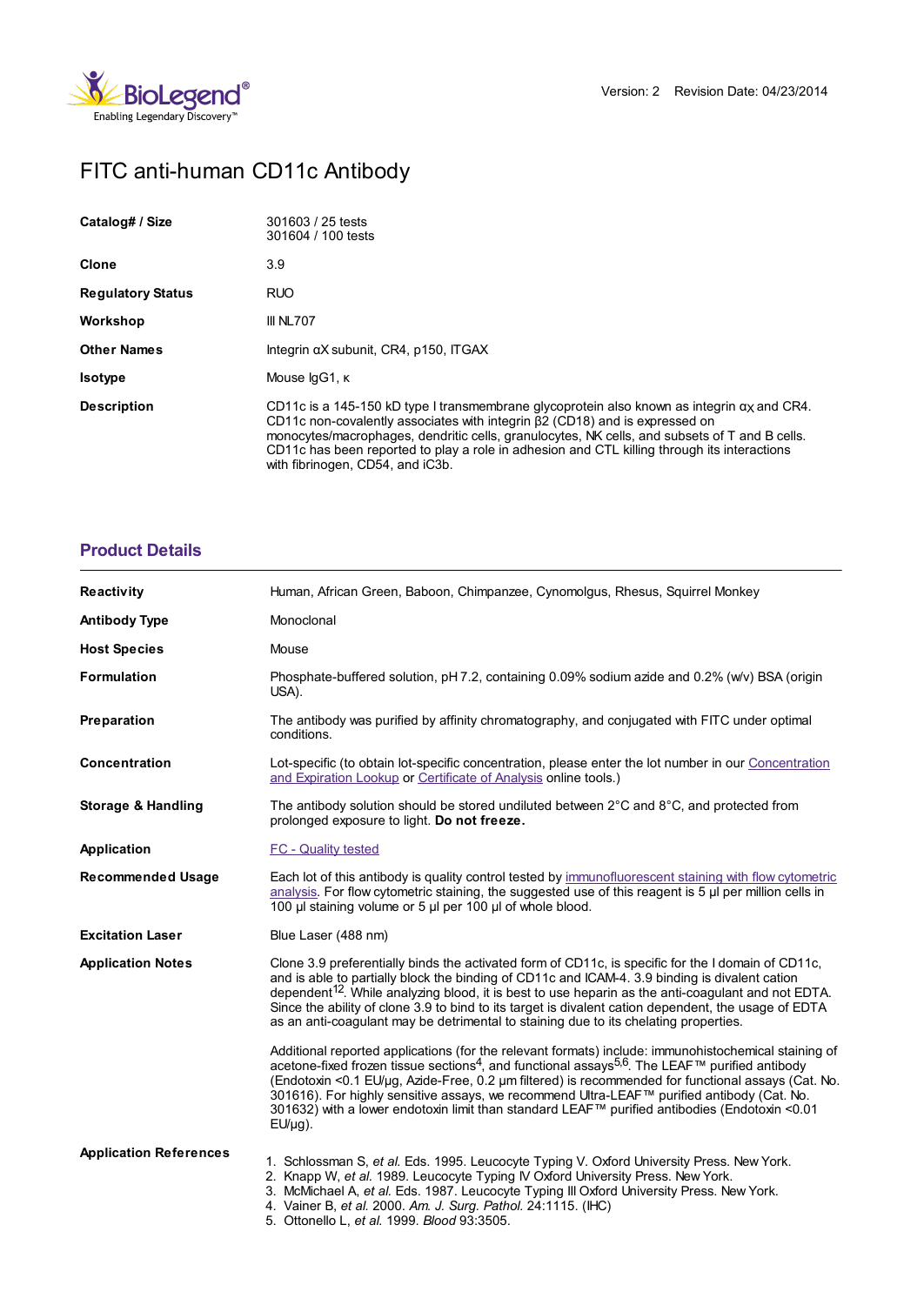|                          | 6. Metelitsa LS, et al. 2002. Blood 99:4166.<br>7. Sadhu C, et al. 2007. J. Leukoc. Biol. doi:10.1189/jlb.1106680. PubMed<br>8. Ihanus E, et al. 2007. Blood 109:802-810.<br>9. Gurer C, et al. 2008. Blood 112:1231. PubMed<br>10. Asai A, et al. 2009. J. Lipid Res. 50:95. PubMed<br>11. Yoshino N, et al. 2000. Exp. Anim. (Tokyo) 49:97. (FC)                                                                                                                                                                                                                       |
|--------------------------|--------------------------------------------------------------------------------------------------------------------------------------------------------------------------------------------------------------------------------------------------------------------------------------------------------------------------------------------------------------------------------------------------------------------------------------------------------------------------------------------------------------------------------------------------------------------------|
|                          | 12. Sadhu C, et al. 2008. J. Immunoass. Immunoch. 29:42. (FC)                                                                                                                                                                                                                                                                                                                                                                                                                                                                                                            |
| <b>Product Citations</b> | 1. Buffone A, et al. 2018. J Cell Sci. 131: PubMed<br>2. Osorio FG et al. 2018. Cell reports. 25(9):2308-2316. PubMed<br>3. Singh N, et al. 2017. J Endocrinol. 235:69. PubMed<br>4. Matsuyama H, et al. 2019. Sci Rep. 9:13181. PubMed<br>5. Denda-Nagai K, et al. 2010. J Biol Chem. 285:19193. PubMed<br>6. Shen L, et al. 2017. J Virol. 10.1128/JVI.02310-16. PubMed<br>7. Danzer H, et al. 2020. Elife. 9:00. PubMed<br>8. Marjanovic ND, et al. 2020. Cancer Cell. 38(2):229-246.e13. PubMed<br>9. Chakraborty M, et al. 2021. Cell Reports. 34(2):108609. PubMed |
| <b>RRID</b>              | AB 314173 (BioLegend Cat. No. 301603)<br>AB 314174 (BioLegend Cat. No. 301604)                                                                                                                                                                                                                                                                                                                                                                                                                                                                                           |

## **[Antigen](https://www.biolegend.com/nl-be/products/fitc-anti-human-cd11c-antibody-562?pdf=true&displayInline=true&leftRightMargin=15&topBottomMargin=15&filename=FITC anti-human CD11c Antibody.pdf#antigenDetails) Details**

| <b>Structure</b>          | Integrin, type I transmembrane glycoprotein, associates with integrin $\beta$ (CD18), 145-150 kD                              |
|---------------------------|-------------------------------------------------------------------------------------------------------------------------------|
| <b>Distribution</b>       | Myeloid, dendritic cells, NK cells, B cells and T cell subsets                                                                |
| <b>Function</b>           | Adhesion, CTL killing                                                                                                         |
| Ligand/Receptor           | CD54, fibrinogen, iC3b, ICAM-1, ICAM-4                                                                                        |
| <b>Cell Type</b>          | Dendritic cells, NK cells, B cells, T cells, Neutrophils, Tregs                                                               |
| <b>Biology Area</b>       | Cell Adhesion, Cell Biology, Immunology, Innate Immunity, Neuroscience, Neuroscience Cell<br>Markers, Costimulatory Molecules |
| <b>Molecular Family</b>   | Adhesion Molecules, CD Molecules                                                                                              |
| <b>Antigen References</b> | 1. Petty H. 1996. Immunol. Today 17:209.<br>2. Springer T. 1994. Cell 76:301.<br>3. Ihanus E. et al. 2007. Blood 109:802-810. |
| Gene ID                   | 3687                                                                                                                          |

## **Related [Protocols](https://www.biolegend.com/nl-be/products/fitc-anti-human-cd11c-antibody-562?pdf=true&displayInline=true&leftRightMargin=15&topBottomMargin=15&filename=FITC anti-human CD11c Antibody.pdf#productRelatedProtocols)**

Cell Surface Flow [Cytometry](https://www.biolegend.com/protocols/cell-surface-flow-cytometry-staining-protocol/4283/) Staining Protocol

### **Other [Formats](https://www.biolegend.com/nl-be/products/fitc-anti-human-cd11c-antibody-562?pdf=true&displayInline=true&leftRightMargin=15&topBottomMargin=15&filename=FITC anti-human CD11c Antibody.pdf#productOtherFormats)**

FITC anti-human CD11c, PE anti-human CD11c, Purified anti-human CD11c, PE/Cyanine7 anti-human CD11c, PE/Cyanine5 antihuman CD11c, Biotin anti-human CD11c, APC anti-human CD11c, Alexa Fluor® 488 anti-human CD11c, Alexa Fluor® 647 antihuman CD11c, Pacific Blue™ anti-human CD11c, PerCP/Cyanine5.5 anti-human CD11c, Brilliant Violet 421™ anti-human CD11c, Brilliant Violet 711™ anti-human CD11c, Ultra-LEAF™ Purified anti-human CD11c, Brilliant Violet 510™ anti-human CD11c, Brilliant Violet 605™ anti-human CD11c, Brilliant Violet 650™ anti-human CD11c, Purified anti-human CD11c (Maxpar® Ready), PE/Dazzle™ 594 anti-human CD11c, Brilliant Violet 785™ anti-human CD11c, Alexa Fluor® 700 anti-human CD11c, APC/Fire™ 750 anti-human CD11c

#### **Product Data**